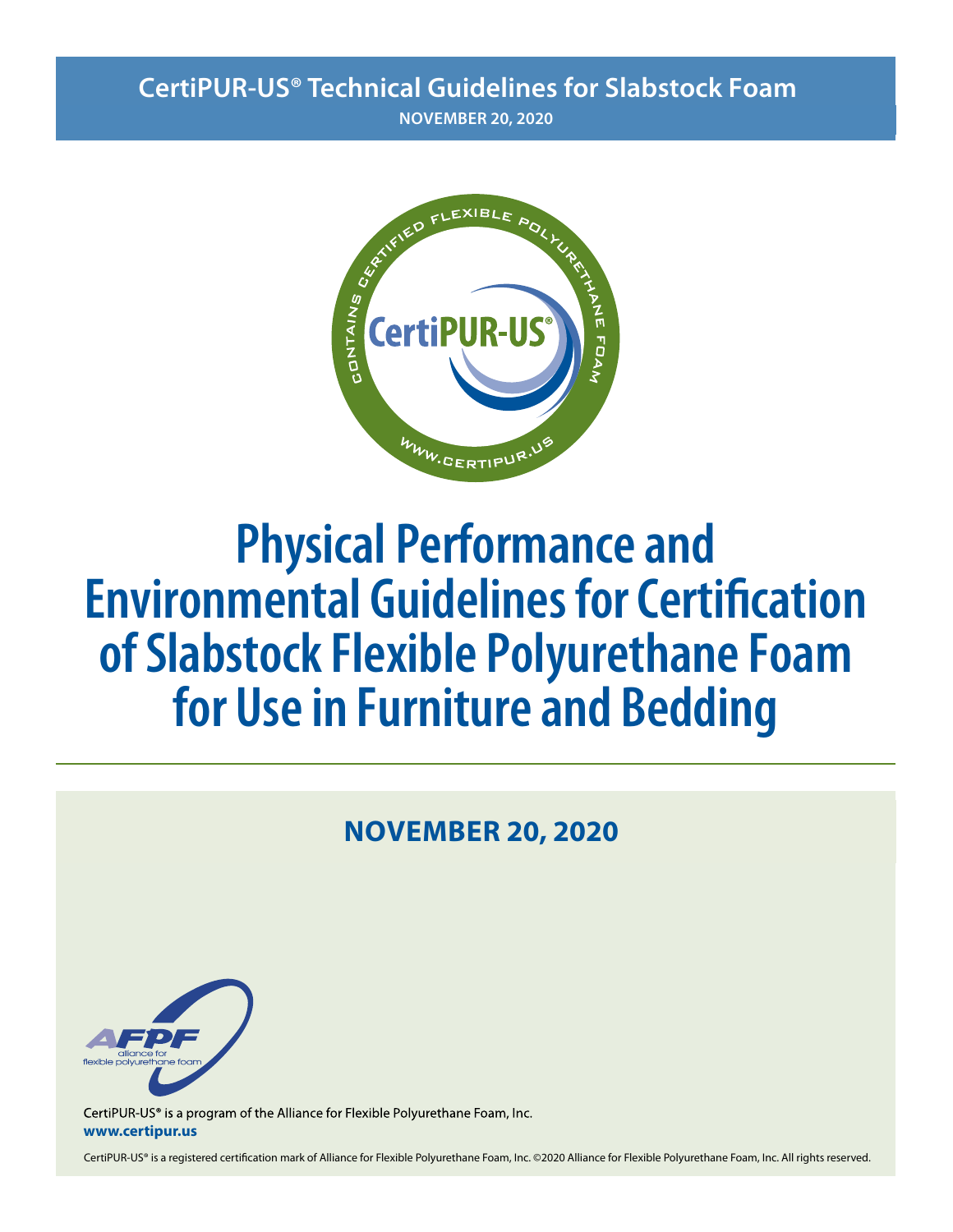#### **AUGUST 15, 2020 NOVEMBER 20, 2020**



Thank you for your interest in the CertiPUR-US® program. For foam suppliers interested in certifying flexible polyurethane<br>foam, this is the place to start – with the following pages that are the **Physical Performance and** foam, this is the place to start – with the following pages that are the *Physical Performance and Environmental Guidelines for Certification of Slabstock Flexible Polyurethane Foam for Use in Furniture and Bedding*.

This document, we call the *Technical Guidelines*, contains the technical requirements for certification of flexible polyurethane foams through the CertiPUR-US® program. The *Technical Guidelines* were established with guidance from the global foam industry and in conjunction with the leadership of the mattress and upholstered furniture industries. In addition, an advisory panel of scientists, academics, environmentalists and representatives of consumer groups provided invaluable input in the development of the *Technical Guidelines*.

The CertiPUR-US® program is a voluntary testing, analysis and certification program for flexible polyurethane foam used as a cushioning material in home furnishings such as adult mattresses, crib mattresses, upholstered furniture and some accessory comfort products. Certified flexible polyurethane foams are independently laboratory tested and certified to be:

- **■** Made without ozone depleters
- ◗ Made without PBDEs, TDCPP or TCEP ("Tris") flame retardants
- ◗ Made without mercury, lead, and other heavy metals
- ◗ Made without formaldehyde
- ◗ Made without phthalates regulated by the Consumer Product Safety Commission
- ◗ Low VOC (Volatile Organic Compound) emissions for indoor air quality (less than 0.5 parts per million)

It is our policy to be transparent and to be responsive to changes in what we know about components of flexible polyurethane foam. We are continually evaluating information from the science community, stakeholders, and government and regulatory agencies to assess these *Technical Guidelines*.

For that reason, we consider these *Technical Guidelines* to be a living document that may be revised when good science and responsible regulatory concern warrant. Any changes are made by the consent of the Board of Directors of the Alliance for Flexible Polyurethane Foam, Inc., the organization that manages the CertiPUR-US® program.

Policies related to revisions of the document and appropriate forms to request a revision may be obtained through info@certipur.us. Certification is restricted to prime flexible polyurethane foam intended for use in furniture and bedding applications. Any questions related to the certification requirements or process should also be directed to info@certipur.us.

Please contact me for guidance in the certification process. From application to submission of samples to navigating the testing requirements to using the CertiPUR-US® seal if you achieve certification, we are here to assist you every step of the way.

Sincerely,

Michael Gowell

**Michael Crowell**

Executive Director CertiPUR-US® program Alliance for Flexible Polyurethane Foam, Inc. mcrowell@certipur.us 828.452.5400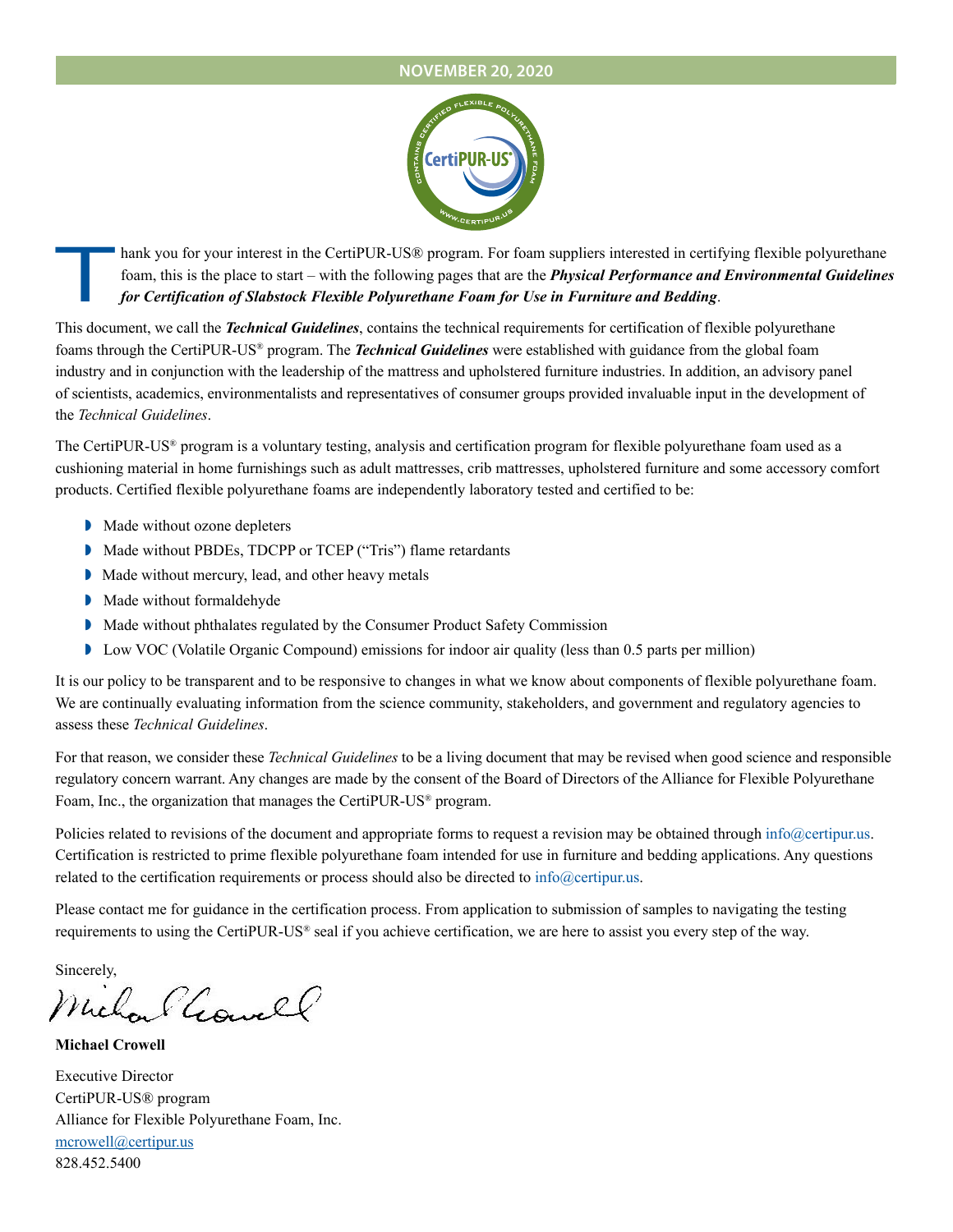#### **NOVEMBER 20, 2020 JANUARY 1, 2020**

### Section 1

### **Internal Physical Performance Testing**

| <b>Test</b>                                                                                                                   | Pass                                            | <b>Test Method</b>                                       |
|-------------------------------------------------------------------------------------------------------------------------------|-------------------------------------------------|----------------------------------------------------------|
| 1) Average Density <sup>1</sup>                                                                                               | Report                                          | ASTM D3574 Test A                                        |
| 2) Average 25% IFD <sup>2</sup> and Tolerance                                                                                 | $\pm$ 3.0 lbs or<br>$+/- 10\%$ max <sup>3</sup> | ASTM D3574 Test B.                                       |
| 3) 25% IFD loss after Fatique Test Only applies to foams within 25% IFD<br>range <sup>4</sup> of 24 to 36 lbs $(100 - 160 N)$ | $\text{Loss} < 6 \text{ lbs}$<br>(26.7 N)       | ASTM D3574Test I <sub>2</sub> (Procedure A) <sup>5</sup> |
| 4) 75% Compression set HR-type and Melamine-filled Foams<br>All others (Conventional, Viscoelastic, etc)                      | $20.0\%$ max<br>$10.0\%$ max                    | ASTM D3574 Test D                                        |
| 5) Humid Aged 75% Compression Set HR-type and Melamine-filled Foams<br>All others (Conventional, Viscoelastic, etc)           | 30.0% max<br>$10.0\%$ max                       | ASTM D3574 Test D and J <sup>6</sup>                     |

<sup>1</sup> Average Density from testing of 15"x 15"x 4" (380 mm x 380 mm x 102 mm) samples prepared by the procedure below - "Sampling Procedure for Physical Testing"

2 Average IFD @ 25% from testing of 15" x 15" x 4" (380 mm x 380 mm x 102 mm) samples prepared by the procedure below.

3 Maximum deviation of ± 10% of the Average 25% IFD or of 3.0 lbs (13.3 N) – whichever is greater – by any single sample from the Average 25% IFD.

4 Based on the Average 25% IFD in Test 2) using 15" x 15" x 4" (380 mm x 380 mm x 102 mm) samples. Test 3) does not apply to foams outside this range.

<sup>5</sup> Constant Force Pounding, 8000 cycles ASTM D3574 Test I3 (Procedure A) / ISO 3385

6 ASTM 3574 Section J1 with Humid Aging followed by Section D Compression Set.

#### **Sampling Procedure for Physical Testing**

**Product Selection:** The product selected for Physical Testing shall be the same as for Analytical Testing (see Section 6).

**Sample Origin:** Central samples no less than 15 inches (35 cm) from a face or side of the bun shall be cut, no later than 7 days after foam production. If the foam bun is not large enough to allow the 15 in (35 cm) distance from the sides, the most central location is appropriate.

**Size of Samples:** 15 in x 15 in x 4 in (380 mm x 380 mm x 100 mm).

A vertical rectangular column 15" x 15" (380 mm x 380 mm) shall be cut to include both the top and the bottom surfaces of the produced foam. The lower 1" (25 mm) portion of the sample column shall be removed. Starting at this lower cut surface, the column shall be cut into 15" x 15" x 4" (380 mm x 380 mm x 100 mm) adjacent samples, discarding the upper trim segment such that the uppermost sample is at least 1" (25 mm) from the top skin of the produced foam. The samples shall be numbered sequentially starting from the upper sample. 25% IFD and density results shall be reported for at least the top, middle, and bottom samples for determination of 25% IFD Variance.

**Physical Testing Report:** The test data shall be submitted initially and with each renewal for each Foam Group to the CertiPUR-US® program on the following "Internal Physical Performance Testing Report" form.

# Section 2 **Manufacturer Certifications**

| Foam or adhesives processed with CFC or Other Ozone Depleters                       | No        |
|-------------------------------------------------------------------------------------|-----------|
| Foam or adhesives processed with MeCl2 or nPB (dichloromethane or n-propyl bromide) | No        |
| Foam processed with BHT Polyol Additives                                            | <b>No</b> |
| Foam processed with any PBDE Additives, TDCPP or TCEP ("Tris") flame retardants     | No        |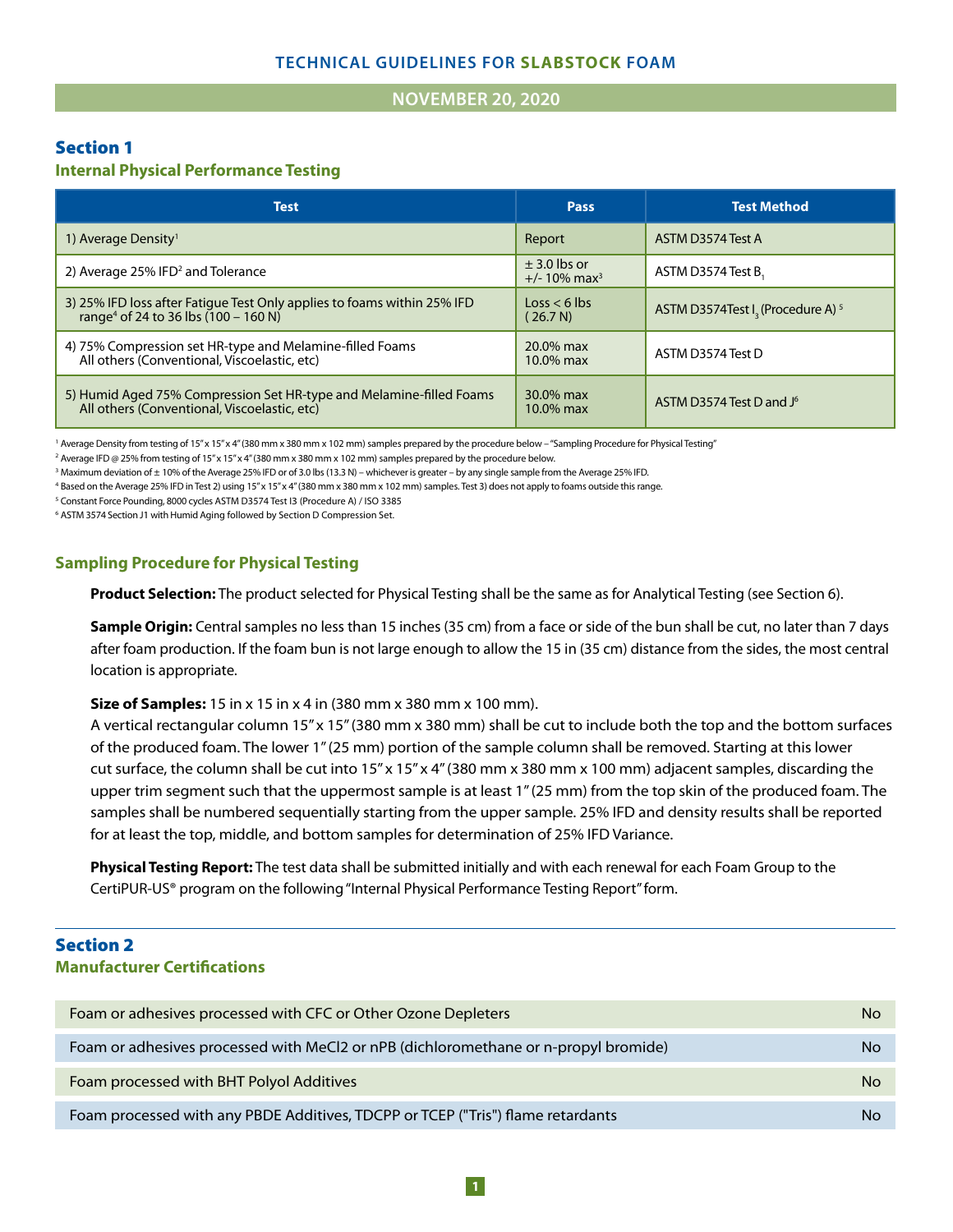**NOVEMBER 20, 2020** 

# **Internal Physical Performance Testing Report for Slabstock Foam**

| <b>Company Name:</b>                          |                |                |                               |
|-----------------------------------------------|----------------|----------------|-------------------------------|
| <b>Production Location:</b>                   |                |                |                               |
| Foam Product Group:                           |                |                |                               |
| Foam Identification (Grade):<br>Test Results* |                |                |                               |
| Density and 25% IFD<br>Test Date:             |                |                |                               |
| <b>Sample Number</b>                          | <b>Density</b> | <b>25% IFD</b> | Limit                         |
| $1$ (Top)                                     |                |                |                               |
| $\overline{2}$                                |                |                |                               |
| $\mathbf{3}$                                  |                |                |                               |
| $\overline{4}$                                |                |                |                               |
| 5                                             |                |                |                               |
| 6                                             |                |                |                               |
| $\overline{7}$                                |                |                |                               |
| $\,8\,$                                       |                |                |                               |
| 9                                             |                |                |                               |
| 10                                            |                |                |                               |
| 11                                            |                |                |                               |
| 12                                            |                |                |                               |
| Average:                                      |                |                |                               |
| 25% IFD Variance:                             |                |                | $\pm$ 10% or 3.0 lbs (13.3 N) |
| Test Date:                                    |                |                |                               |
| 25% IFD loss after Fatigue                    |                |                | $< 6$ lbs (26.7 N)            |
| Test Date:                                    |                |                | 10%                           |
| 75% Compression Set                           |                |                | (20% HR or melamine)          |
| Test Date:                                    |                |                | 10%                           |
| Humid Aged 75%<br>Compression Set             |                |                | (30% HR or melamine)          |

\*See *Physical Performance and Environmental Guidelines for Certification of Slabstock Flexible Polyurethane Foam for Use in Furniture and Bedding,* Section 1 for sampling procedure and test methods.

**I confirm the information above is accurate.** Name (printed): \_\_\_\_\_\_\_\_\_\_\_\_\_\_\_\_\_\_\_\_\_\_\_\_\_\_\_\_\_\_\_\_\_\_\_\_\_\_\_\_\_\_\_\_\_\_\_\_\_\_\_\_\_\_\_\_\_\_\_\_\_\_\_\_\_\_\_\_

Signature: \_\_\_\_\_\_\_\_\_\_\_\_\_\_\_\_\_\_\_\_\_\_\_\_\_\_\_\_\_\_\_\_\_\_\_\_\_\_\_\_\_\_\_\_\_\_\_\_\_\_\_\_\_\_\_\_\_\_\_\_\_\_\_\_\_\_\_\_\_\_\_\_\_\_\_\_\_ Date: \_\_\_\_\_\_\_\_\_\_\_\_\_\_\_\_\_\_\_\_\_\_\_\_\_\_\_\_\_\_\_\_\_\_\_\_\_\_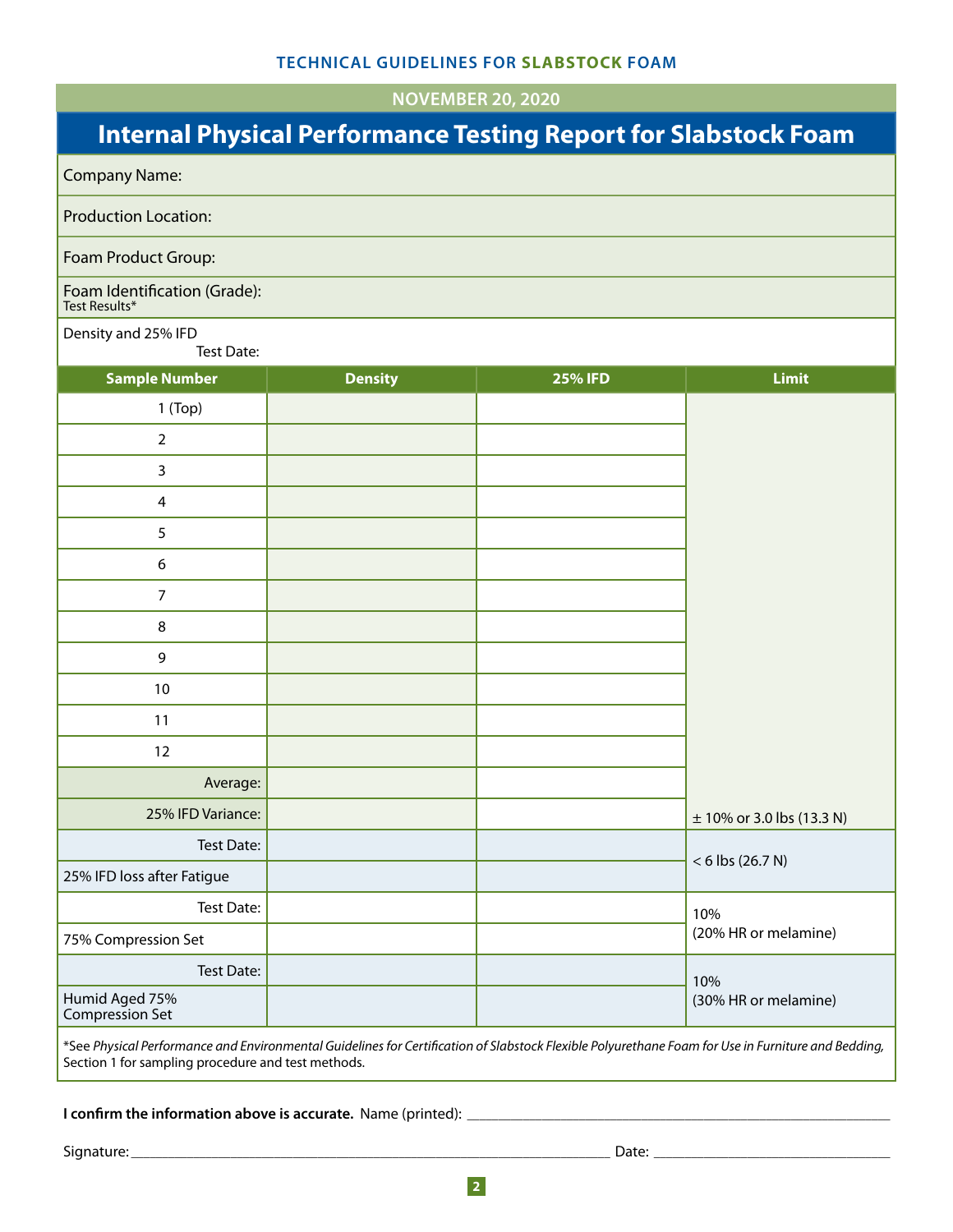#### **JANUARY 1, 2020 NOVEMBER 20, 2020**

#### Section 3

#### **Independent Laboratory Emissions Testing7**

| <b>Substance</b>      | <b>CAS-No.</b> | <b>Guideline Limit [mg/m<sup>3</sup>]</b> |
|-----------------------|----------------|-------------------------------------------|
| Formaldehyde          | $50-00-0$      | < 0.1                                     |
| Benzene               | $71 - 43 - 2$  | < 0.5                                     |
| Toluene               | 108-88-3       | < 0.5                                     |
| Styrene               | $100 - 42 - 5$ | < 0.3                                     |
| Vinylcyclohexene      | $100 - 40 - 3$ | $<$ LOD*                                  |
| 4-Phenylcyclohexene   | 4994-16-5      | $<$ LOD <sup>*</sup>                      |
| <b>Butadiene</b>      | 106-99-0       | $<$ LOD <sup>*</sup>                      |
| <b>Vinyl Chloride</b> | $75-01-4$      | $<$ LOD <sup>*</sup>                      |
| Aromatic hydrocarbons |                | < 0.5                                     |
| <b>TVOC Emissions</b> |                | < 0.5                                     |

<sup>7</sup> Average Density and Average 25% IFD measured using procedures in Section 1 must be reported for the foam production used in Analytical Testing.

\* Below the Limit of Detection

**Test Method:** ISO 16000-Parts 3, 6, 9, & 11 – with chamber volume of 0.5 or 1 m<sup>3</sup>. The foam sample is placed on the bottom of an emission test chamber and is conditioned for 72 hours at 23°C/50%RH, applying an air exchange rate n of 0.5 per hour and a chamber loading L of 0.4 m2/m<sup>3</sup> (=total exposed surface of sample in relation to chamber dimensions without sealing edges and back) in accordance with ISO 16000-9 and ISO 16000-11.

# **Section 4 Independent Laboratory Analysis**

#### **Metals of Concern**

| <b>Substance</b> | <b>CAS Number</b> | <b>Guideline Limits (ppm)</b> |
|------------------|-------------------|-------------------------------|
| Antimony (Sb)    | 7440-36-0         | 60                            |
| Arsenic (As)     | 7440-38-2         | 25                            |
| Barium (Ba)      | 7440-39-3         | 1000                          |
| Cadmium (Cd)     | 7440-43-9         | 75                            |
| Chromium (Cr)    | 7440-47-3         | 60                            |
| Lead (Pb)        | 7439-92-1         | 90                            |
| Mercury (Hg)     | 7439-97-6         | 60                            |
| Selenium (Se)    | 7782-49-2         | 500                           |

and analyzed by Inductively Coupled Plasma (ICP). Flexible Foam under test to be digested per Consumer Product Safety Commission CPSC-CH-E1002-08.3 **Digestive Test Method:** ASTM F963-17 Standard Consumer Safety Specification for Toy Safety, Section 8.3.1: The sample is to be completely digested with acid (Non-metal Substrates).

Testing also complies with Consumer Product Safety Improvement Act (CPSIA), Section 101 for total lead content. Limit of Quantitation (LOQ) should be <2.0 ppm for all substances.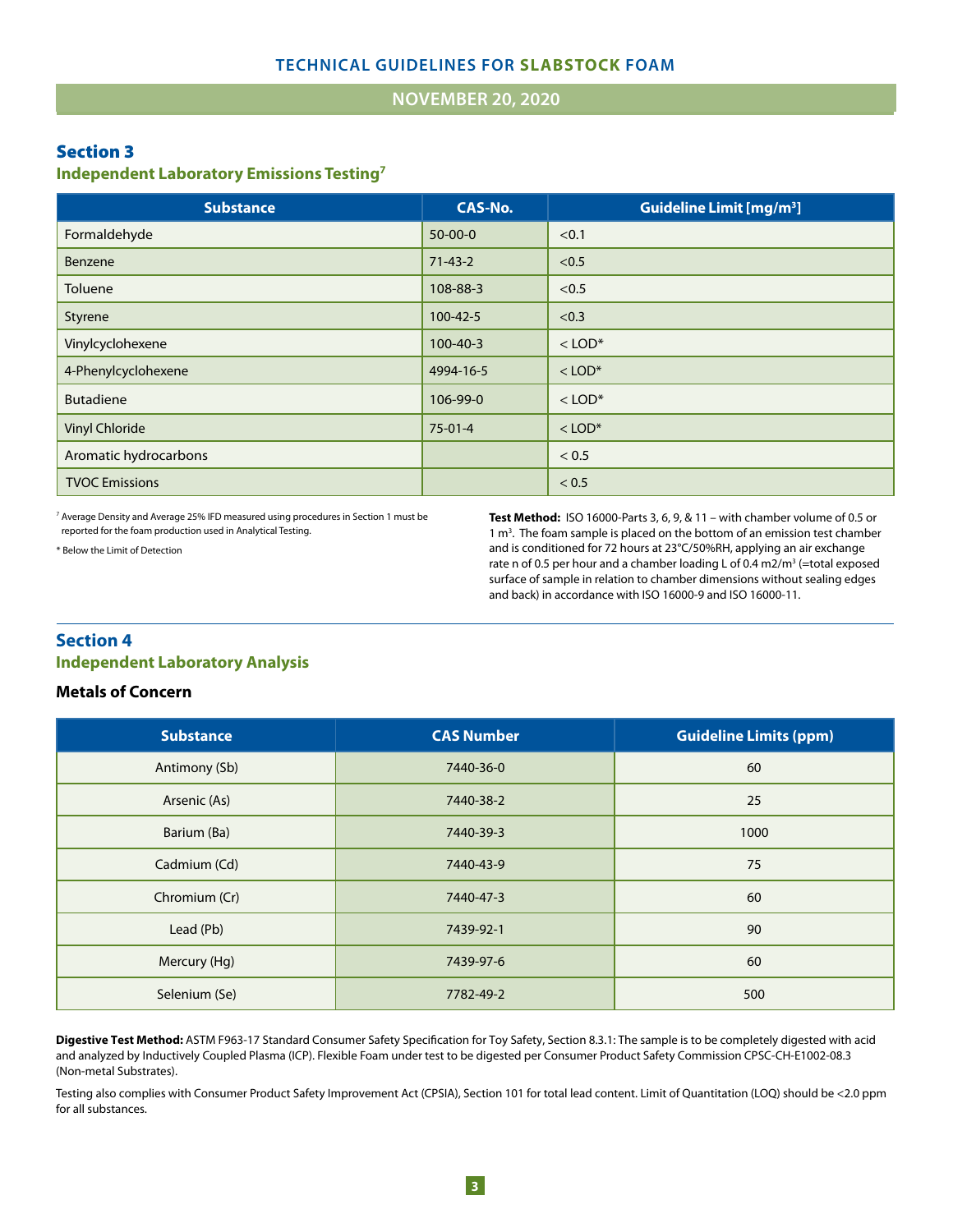# **TECHNICAL GUIDELINES FOR SLABSTOCK FOAM**

#### **NOVEMBER 20, 2020**

#### **Tributyltin**

| Substance \       | CAS-No.  | <b>Guideline Limit [ppm]</b> |
|-------------------|----------|------------------------------|
| Tributyltin (TBT) | 688-73-3 | 0.5                          |

Test Method: The 0.2 in x 0.2 in x 0.2 in (5 mm x 5 mm x 5 mm) sample must be a composite of 6 pieces to be taken from beneath each sample face (to a maximum of 2 cm from the surface). The sample is cut and extracted for 1 hour with the extracting agent\*\* in an ultrasonic bath at room temperature. After extraction the alkyl tin species are derivatized by adding sodium tetraethylborate solution in THF. The derivative is then extracted with n-hexane. The sample is then submitted to a second extraction procedure. Both hexane extracts are combined and further used to determine the organotin compounds by gas chromatography with mass selective detection in SIM modus.

\*\* Extracting agent: 250 ml buffer\*\*\* + 1750 ml methanol + 300 ml acetic acid

\*\*\* Buffer (pH 4,5): 164 g sodium acetate + 1200 ml water + 165 ml acetic acid, to be diluted to 2000 ml with water

#### **Phthalates**

| <b>Substance</b>     | <b>CAS-No.</b> | <b>Guideline Limit</b> |
|----------------------|----------------|------------------------|
| Sum of 8 phthalates* |                | $\leq 0.01$ wt %       |

**Test Method:** Soxhlet extractor or heated ultrasonic bath as specified by CPSC test method, followed by analysis with gas chromatography/mass spectrometry (GC/MS), or high performance liquid ultraviolet chromatography (HPLC/UV).

\* Phthalates include: Di-(2-ethylhexyl) phthalate (DEHP) (CAS Reg. No. 117-81-7)- Dibutyl phthalate (DBP) (CAS Reg. No. 84-74-2)- Benzyl butyl phthalate (BBP) (CAS Reg. No. 85-68-7)- Diisononyl phthalate (DINP) (CAS Reg. No. 28553-12-0)- Diisobutyl phthalate (DIBP) (CAS Reg. No. 84-69-5)- Di-n-pentyl phthalate (DPENP) (CAS Reg. No. 131-18-0)- Di-n-hexyl phthalate (DHEXP) (CAS Reg. No. 84-75-3)- Dicyclohexyl phthalate (DCHP) (CAS Reg. No. 84-61-7)

#### **TDA/MDA**

| <b>Substance</b>                     | CAS-No.                      | <b>Guideline Limit</b> |
|--------------------------------------|------------------------------|------------------------|
| 2,4 – Toluenediamine (TDA)           | $95 - 80 - 7$                | $\leq 5.0$ ppm         |
| 4,4' – Diaminodiphenylmethane (MDA)  | $101 - 77 - 9$               | $\leq 5.0$ ppm         |
| Sum of TDA $(2,4)$ plus MDA $(4,4')$ | $95 - 80 - 7 + 101 - 77 - 9$ | $\leq 5.0$ ppm         |

**Test Method:** A subsample shall be cut and extracted with 1% aqueous acetic acid solution. To achieve optimal sensitivity and selectivity, the extracts are analyzed using high pressure liquid chromatography with detection using mass spectrometry/mass spectrometry (HPLC/MS/MS).

#### **Polybrominated (PBDE) Flame Retardant Additives**

| <b>Substance</b>         | CAS-No.    | <b>Guideline Limit</b> |
|--------------------------|------------|------------------------|
| pentabromodiphenyl ether | 32534-81-9 | ≤ 0.01 wt %            |
| octabromodiphenyl ether  | 32536-52-0 | ≤ 0.01 wt %            |
| decabromodiphenyl ether  | 1163-19-5  | $\leq 0.01$ wt %       |

**Test Method:** Analysis with gas chromatography/mass spectrometry (GC/MS).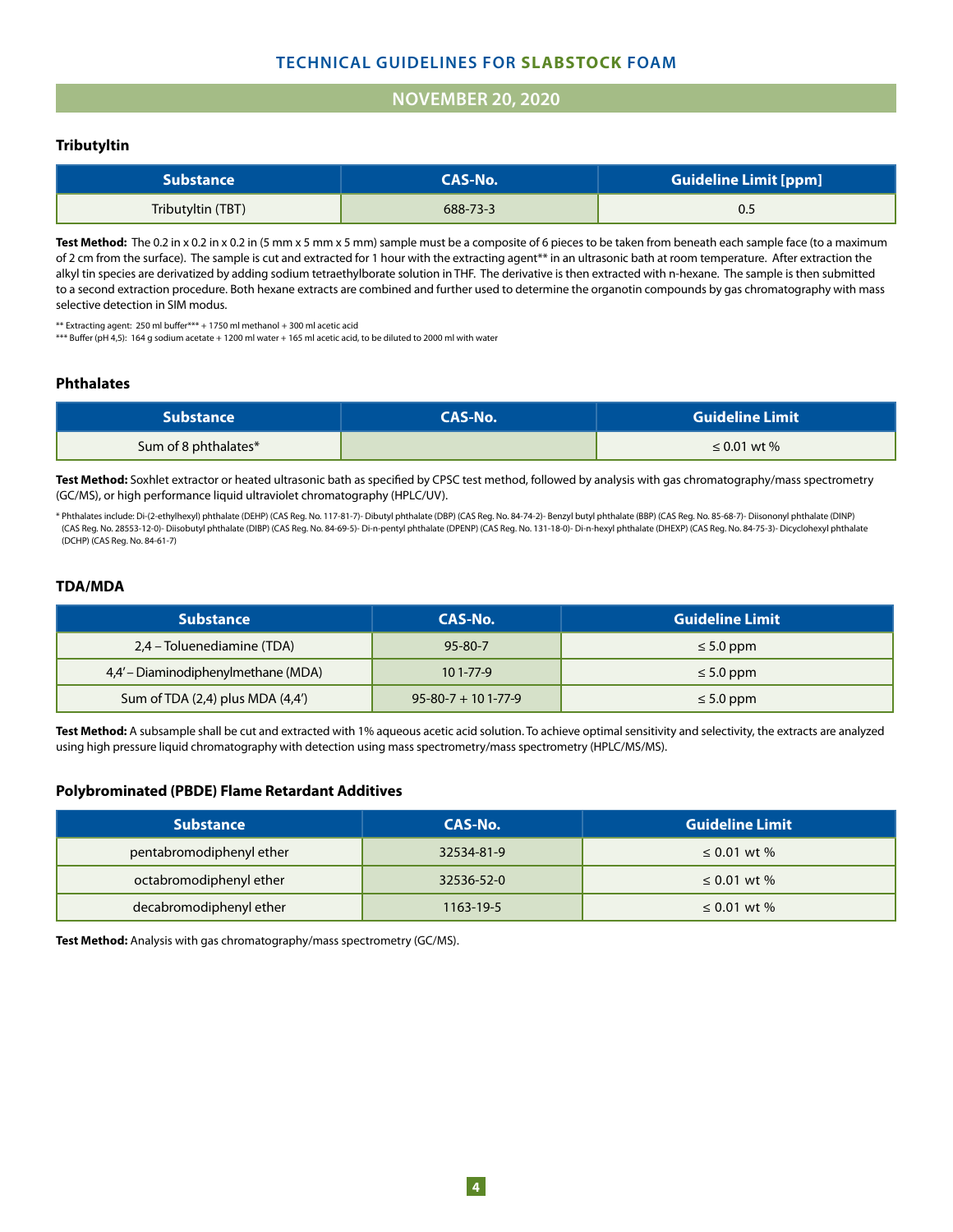# **TECHNICAL GUIDELINES FOR SLABSTOCK FOAM**

**NOVEMBER 20, 2020** 

# Section 5

**Prohibited Substances**

| <b>GHS*</b> (Globally Harmonized System of Classification and Labeling of Chemicals) |          |                                          |
|--------------------------------------------------------------------------------------|----------|------------------------------------------|
| <b>GHS Hazard Class</b>                                                              | Category | United States GHS Hazard Statements      |
| Carcinogen                                                                           | 1A, 1B   | <b>May Cause Cancer</b>                  |
| Germ Cell Mutagen                                                                    | 1A, 1B   | May Cause Genetic Defects                |
| Reproductive toxicity                                                                | 1A, 1B   | May Damage Fertility or the Unborn Child |
|                                                                                      |          |                                          |

\*GHS replaced R-Phrases (Based upon European Union Risk Assesments)

**Blowing Agents**

CFC

**HCFC** 

Dichloromethane (methylene chloride)

| <b>Prohibited Flame Retardant Additives</b>                                                                              | <b>CAS-No.</b> |
|--------------------------------------------------------------------------------------------------------------------------|----------------|
| Antimony (see Section 4)                                                                                                 | 7440-36-0      |
| Chlorinated or brominated dioxins or furans                                                                              | <b>Various</b> |
| Chlorinated hydrocarbons (1,1-,2,2-Tetrachloroethane; Pentachloroethane;<br>1,1-,2-Trichloroethane;1,1-Dichloroethylene) | <b>Various</b> |
| Decabromodiphenyl ether (PBDE) (see Section 4)                                                                           | 1163-19-5      |
| Dimethyl methylphosphonate (DMMP)                                                                                        | 756-79-6       |
| Hexabromocyclododecane or HBCD                                                                                           | 3194-55-6      |
| <b>Nitrites</b>                                                                                                          | Various        |
| Octabromodiphenyl ether (PBDE) (see Section 4)                                                                           | 32536-52-0     |
| Polybrominated Biphenyls (PBB)                                                                                           | 59536-65-1     |
| Polychlorinated Terphenyls (PCT)                                                                                         | 61788-33-8     |
| Polychlorinated Biphenyls (PCB)                                                                                          | 1336-36-3      |
| Pentabromodiphenyl ether (PBDE) (see Section 4)                                                                          | 32534-81-9     |
| Tri-(2,3-dibromo-propyl)-phosphate (TRIS)                                                                                | $126 - 72 - 7$ |
| Tris-(aziridinyl)-phosphinoxide (TEPA)                                                                                   | 5455-55-1      |
| Tris (2-chloroethyl)-phosphate (TCEP)                                                                                    | 115-96-8       |
| Tris (1,3-dichloro-2-propyl) phosphate (TDCPP)                                                                           | 13674-87-8     |
| Vinyl Chloride (see Section 3)                                                                                           | $75-01-4$      |
| <b>Other Prohibited Substances</b>                                                                                       | <b>CAS-No.</b> |
| Chlorinated phenols (PCP, TeCP)                                                                                          | 87-86-5        |
| Trimethylphosphate                                                                                                       | 5455-55-1      |
| Hexachlorocyclohexane                                                                                                    | 58-89-9        |
| Monomethyldibromo-Diphenylmethane                                                                                        | 99688-47-8     |
| Monomethyldichloro-Diphenylmethane                                                                                       | 81161-70-8     |
|                                                                                                                          |                |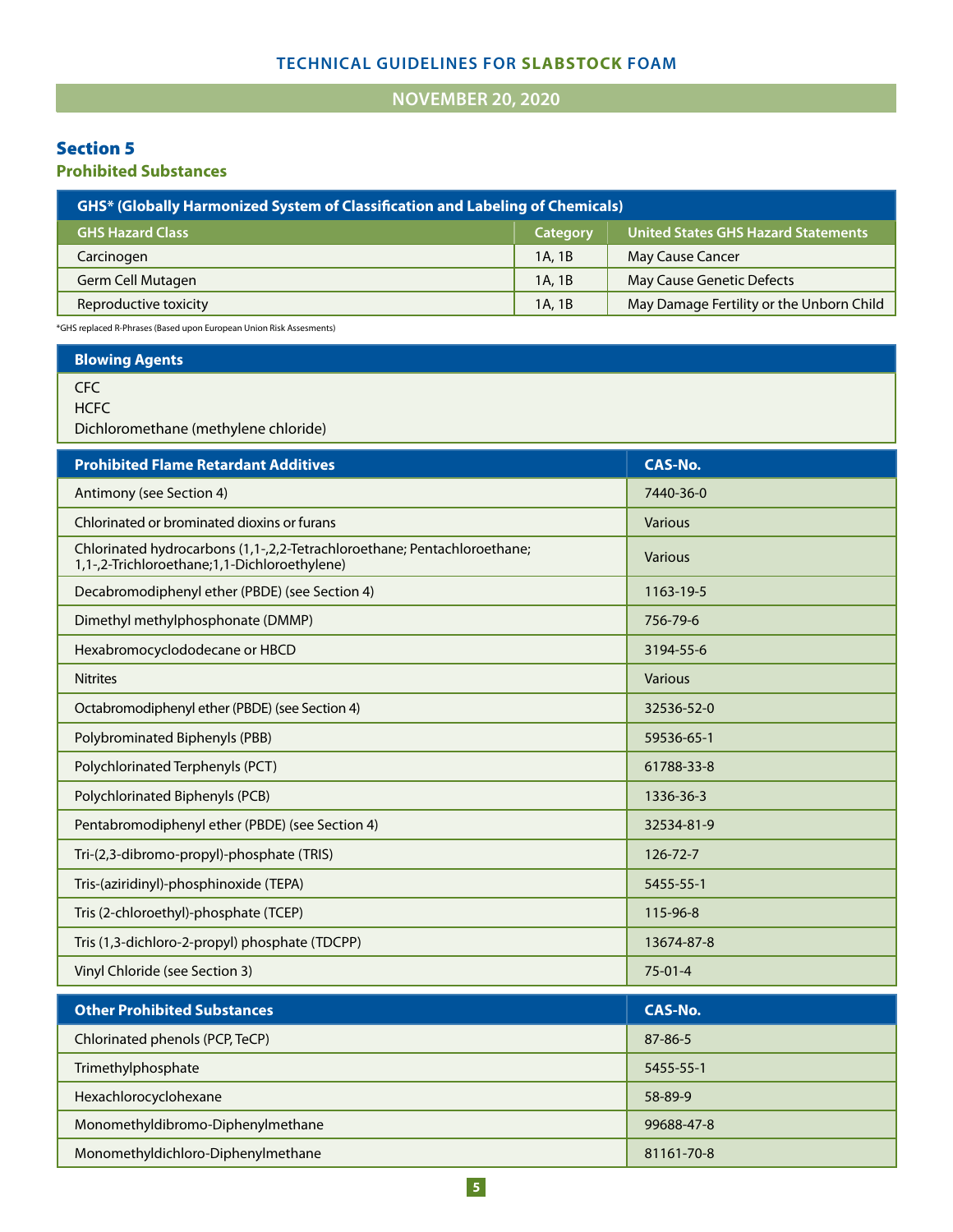#### **NOVEMBER 20, 2020**

# Section 6

#### **Sampling Procedure for Analytical Testing**

**Product Selection:** The product selected for Analytical Testing shall be one frequently produced within the Foam Product Group being certified and likely to be highest in emissions.

**Sample Origin:** Central samples no less than 15 inches (35 cm) from a face or side of the bun shall be cut, no later than 7 days after foam production. If the foam bun is not large enough to allow the 15 in (35 cm) distance from the sides, the most central location is appropriate.

**Size of Samples:** 10 in x 8 in x 6 in (25 cm x 20 cm x 15 cm).

**Photo Verification:** Take a photo of the sample block of foam (prior to cutting) that shows the foam type, production date, and size. Include the chemist or supervisor responsible in the photo. This photo will be part of your submittal package to the CertiPUR-US® program. See photos on page 9.

**Number of Samples:** Two adjacent samples shall be prepared for the baseline study and then shall be sent to the laboratory. Care shall be taken to assure that no oils, silicones or other volatile materials are present on the saw blade or saw table. Protective phthalate-free gloves should be worn to prevent sample exposure to soap or hand lotion. The samples each shall be conditioned using standard production procedures, packaged and identified as recommended below.

**Time Constraints:** The samples shall be cut out of the bun, no later than 7 days after production of the foam, and immediately packaged. Samples must be shipped to arrive at the testing lab within 14 days of cutting and the lab must start VOC chamber testing within 35 days of receiving the samples.

**Packaging of Samples:** Each 10 in x 8 in x 6 in (25 cm x 20 cm x 15 cm ) sample shall be tightly wrapped and separately sealed in aluminum foil (one sample per foil package) or packaged separately inside sealed aluminized Mylar bags (one sample per bag). See photos on page 9.

**Sample Identification:** Sample Identification shall be recorded and placed inside the packaging box on each individually wrapped sample. The information shall include the Foam Product Group (as in Section 8), density and firmness, company production reference code number, production date, date of sampling, and date of mailing to the laboratory. See form on page 8.

# Section 7

#### **Test Failures and Retesting**

If a flexible foam manufacturer fails the requirements of the CertiPUR-US® program in one area of the analytical or physical property testing, the company will be allowed to have the same foam formulation retested under either of the following parameters:

- The CertiPUR-US® program will accept the retesting of the failed item of the program at the flexible foam manufacturer's expense, if
	- The failure does not exceed the relative standard deviation of analysis, and
	- ◗ The retest is completed within 30 days of the original analytical or physical property testing.

Or

◗ If the failure exceeds the relative standard of deviation of the analysis, the CertiPUR-US® program will accept an entire retest at the flexible foam manufacturer's expense, if the retest is completed within 45 days of the original analytical or physical property testing.

Both the original test results with the failed item and the applicable retest, that now shows a passing result, must be submitted with the remainder of the required paperwork and photos.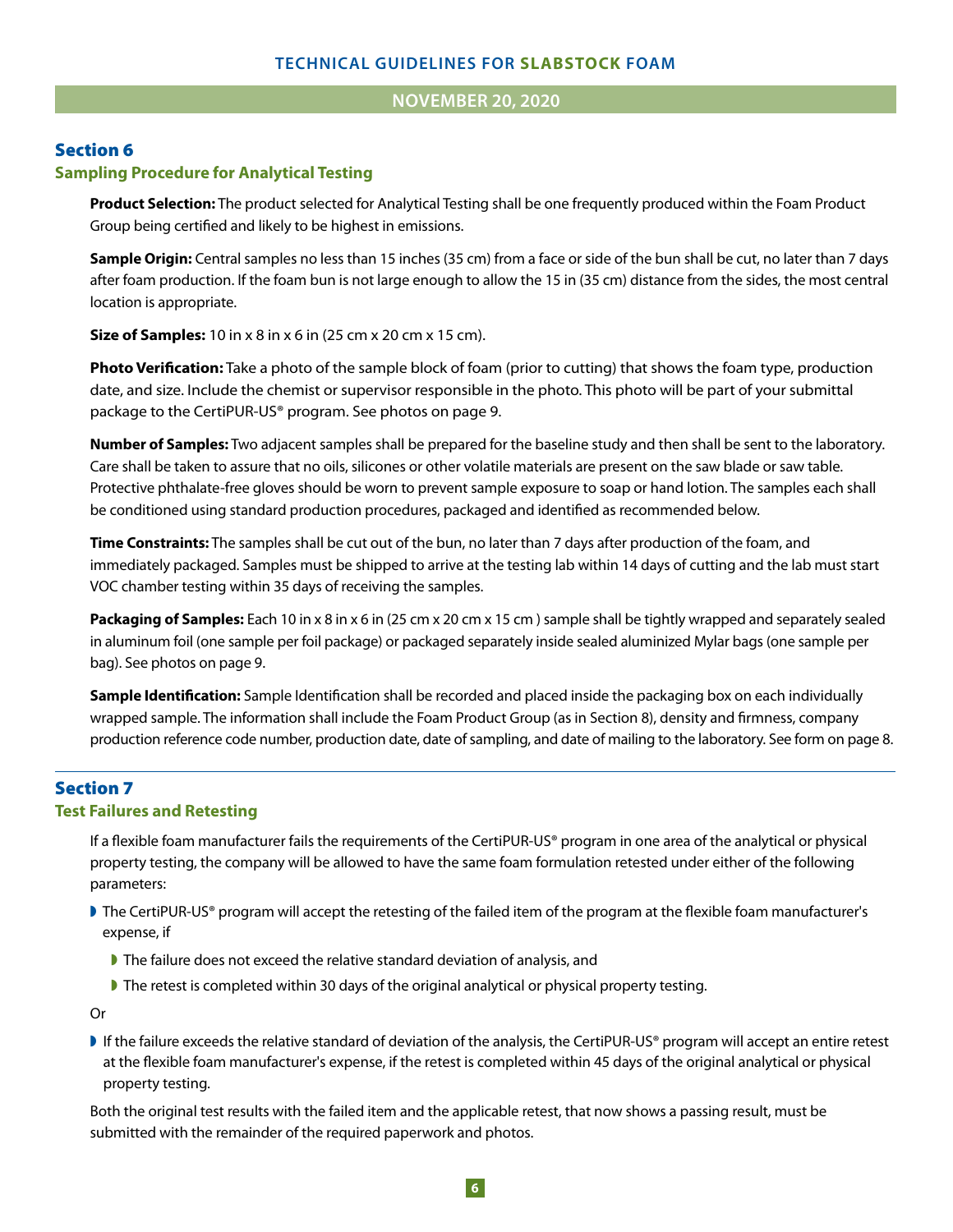#### **JANUARY 1, 2020 NOVEMBER 20, 2020**

#### Section 8 **Certification Groupings**

The manufacturer may certify groups of equivalent qualified flexible polyurethane foam products (i.e. a number of FPF products having various physical characteristics, but sharing the same raw materials). Separate application and registration would be necessary for foam products manufactured from differing raw materials. It is the responsibility of the foam manufacturer to notify raw material suppliers when registration has been achieved so that they can advise the foam manufacturer if raw material formulation changes are anticipated during the duration of the registration period.

Foam producers have the option to add a branded name for any foam family category, including using that branded name as the sole identifier in the "other" foam family category. This enables customers to recognize a branded name as being certified. The branded names may appear in two places on the CertiPUR-US® website: 1) foam producer's individual page, and 2) foam producer's certificate.

#### **Foam Product Groups:**

- ◗ Conventional polyether foams
- Conventional FR polyether foams (sharing the same flame retardant package)
- ◗ Super-soft (low density/low index) polyether conventional foams –25% IFD ≤15 lbs. (65 N) and density ≤1.5 lbs/ft3 (24 kg/m3)
- High resilience foams
- High support foams
- ◗ Viscoelastic (memory) foams
- ◗ Viscoelastic (memory) foams with gel
- ◗ Other (please describe in detail to be reviewed by administrator)

*For molded foams, see separate Technical Guidelines for certication of molded foam.*

# Section 9 **Registration Duration**

To maintain registration, sample evaluations are necessary at 6 month intervals for each product group category to help demonstrate formulation and raw material content consistency. After completing two consecutive 6 month successful certifications, recertification is required annually. Any significant changes to the formulation shall require analysis and re-registration.

### **CertiPUR-US® testing and analysis laboratory options:**

#### **Eurofins Product Testing A/S**

Smedeskovvej 38 DK-8464 Galten, Denmark Phone: (Country exit code) +45 7022 4276 Fax: (Country exit code) +45 7022 4275 Email: voc@eurofins.dk

#### **TÜV Rheinland LGA Products GmbH**

Tillystraβe 2 90431 Nuremberg, Germany Attn: Dr. Jelena Galinkina Phone: (Country exit code) +49 911 655 5614 Alt. Phone: (Country exit code) +49 911 655 5604 Fax: (Country exit code) +49 911 655 5604 Email: Jelena.Galinkina@de.tuv.com

#### **Intertek**

Attn: VOC Lab/CertiPUR-US Testing 4700 Broadmoor, Ste. 200 Kentwood, MI 49512 USA Attn: Dr. Jesse Ondersma Phone: 616.656.7401 Email: certipur.us@Intertek.com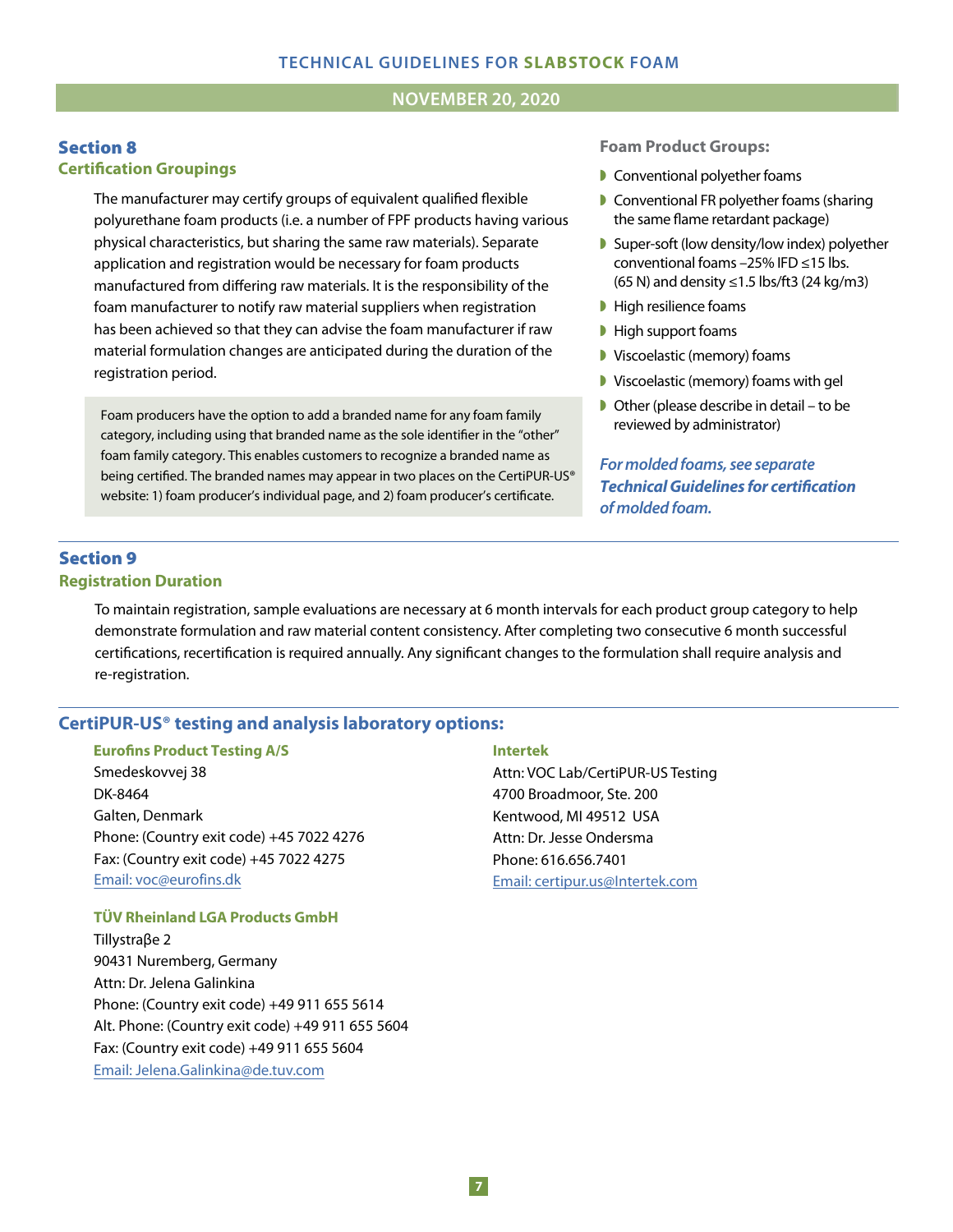### **TECHNICAL GUIDELINES FOR SLABSTOCK FOAM**

# **NOVEMBER 20, 2020**



# **Sample Submittal and Analytical Request CertiPUR-US® Slabstock Certification Program**

**Attention:** 

|                      | Invoice to: |
|----------------------|-------------|
| Ship via express to: |             |
|                      |             |
|                      |             |
|                      |             |
|                      |             |
|                      |             |
|                      |             |
|                      |             |

# **Sample Identification:**

| <b>Your Product</b><br><b>Identification Code</b>              |                                                             |
|----------------------------------------------------------------|-------------------------------------------------------------|
| Foam Product Group *                                           |                                                             |
| Brand Name of Foam (optional)                                  |                                                             |
| Foam Density/IFD                                               |                                                             |
| <b>Production Date</b>                                         |                                                             |
| Date Sample Cut<br>(<7 days from Production)                   |                                                             |
| Date Sample Shipped                                            |                                                             |
| Sample Arrival Date<br>(<21 days from Production)              | This information will be reported by the testing laboratory |
| Date VOC Chamber Testing Started<br>(<42 days from Production) | This information will be reported by the testing laboratory |

\*See Section 8 for Product Grouping – If "other," please specify

#### **Analytical Request:**

TVOC Emissions Testing Extractable heavy metals Tributyltin (TBT) Sum of eight specified phthalates Penta, Octa, Deca bromodiphenylethers (PBDE's) – flame retardants 2,4-Toluenediamine (TDA) and 4,4'-Diaminodiphenylmethane (MDA) Specified Volatile Organic Compounds and total Volatile Organic Compounds